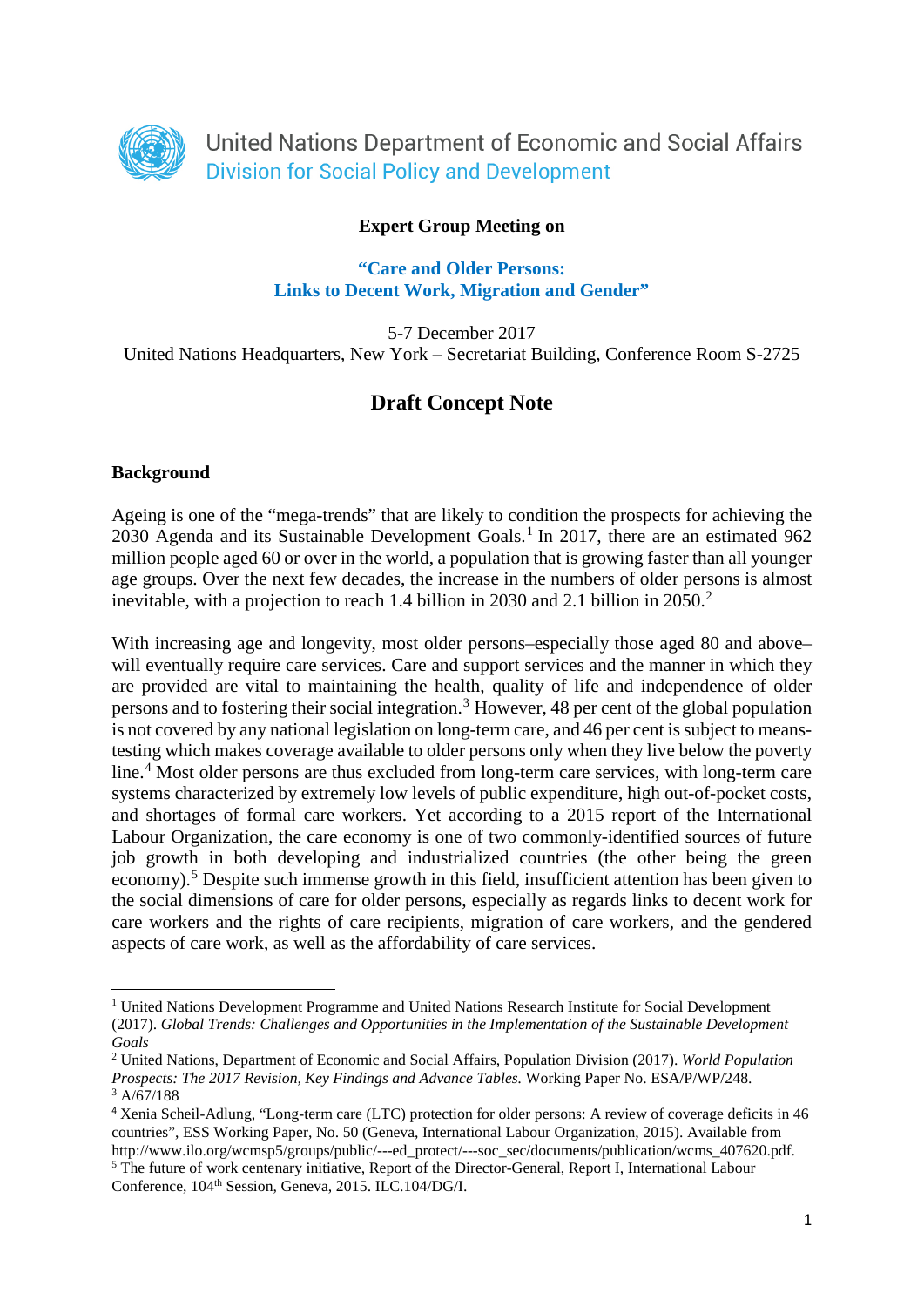### Links to decent work

Care work takes place in a variety of settings and across formal and informal economies. Some care is delivered through publicly-funded health and social services, which overlaps with other forms of paid and unpaid care that are often delivered by family and community members. [6](#page-1-0) Where care work is unpaid, it often goes unrecognized; where such work is paid, it tends to be unregulated and valued less than many other types of work, providing low wages and few if any benefits.[7](#page-1-1) Informal long-term care providers significantly outnumber formal long-term caregivers, and the gap is growing. A deepened understanding of the interactions between care work and labour supply, training and qualifications, conditions of work, and wages, whether in residential facilities or in homes, is therefore needed so as to promote decent work for care professionals, which in turn impacts on the quality of care received by older persons.

### Links to gender

Since the need for care significantly increases with age, persons aged 80 and over–a segment of the global population in which women notably outnumber men–are the primary recipients of care. Across countries, care is most often provided informally in the home by caregivers who are usually unpaid female family members or friends, and whose care work may limit their ability to engage in paid work. In some cases, paid care service providers–who also tend to be women–are available for those who can afford it, but such work is unregulated and often associated with poor wages and lack of benefits. At the same time, older women are themselves frequent care providers to their spouses, grandchildren and other family members. Typically perceived to be part of the normal responsibilities of women and thus taken for granted, care work is thereby intertwined with gender stereotypes and inequalities.<sup>[8](#page-1-2)</sup>

### Links to migration

**.** 

Against the backdrop of underfunded formal care systems and underpaid caregivers, migrant workers play a crucial role in filling care deficits in several high- and middle-income countries. [9](#page-1-3) Poverty, inadequate education, and a scarcity of livelihood opportunities often drive migrants into domestic work in more developed countries, where they carry out household chores and care for older family members. According to a 2011 report of the Organization for Economic Cooperation and Development, foreign-born workers made up more than 25 per cent of all care workers in Australia, with this figure rising to 50 per cent in Austria and Israel, and 72 per cent in Italy. Most of these migrant care workers are women. [10](#page-1-4) Nevertheless, carerelated debates and policies fall short of addressing the differential impacts of care work on caregivers who are migrants, and bridging the divergent interests of caregivers and care recipients. These include addressing the lower earnings, less secure work arrangements, and discrimination often faced by migrant care workers and ensuring adequate regulations to protect older persons, in addition to meeting the growing need for specialized and quality care for older persons.

<span id="page-1-0"></span><sup>6</sup> ILO decent work and the care economy. [http://www.ilo.org/global/topics/care-economy/dw-and-care](http://www.ilo.org/global/topics/care-economy/dw-and-care-economy/lang--en/index.htm)[economy/lang--en/index.htm](http://www.ilo.org/global/topics/care-economy/dw-and-care-economy/lang--en/index.htm) (accessed on 31 July 2017).

<span id="page-1-1"></span><sup>7</sup> UNDESA/AARP (2017) *Who Cares? The Nexus of Age, Gender, Decent Work and Care*. <http://www.un.org/esa/socdev/ageing/documents/csw/2017/conceptnotecsw61.pdf> (accessed on 31 July 2017). <sup>8</sup> *Ibid*

<span id="page-1-3"></span><span id="page-1-2"></span><sup>9</sup> ILO (2016) *Women at Work: Trends 2016.*

<span id="page-1-4"></span><sup>10</sup> OECD (2011) *Help Wanted, Providing and Paying for Long-Term Care.*